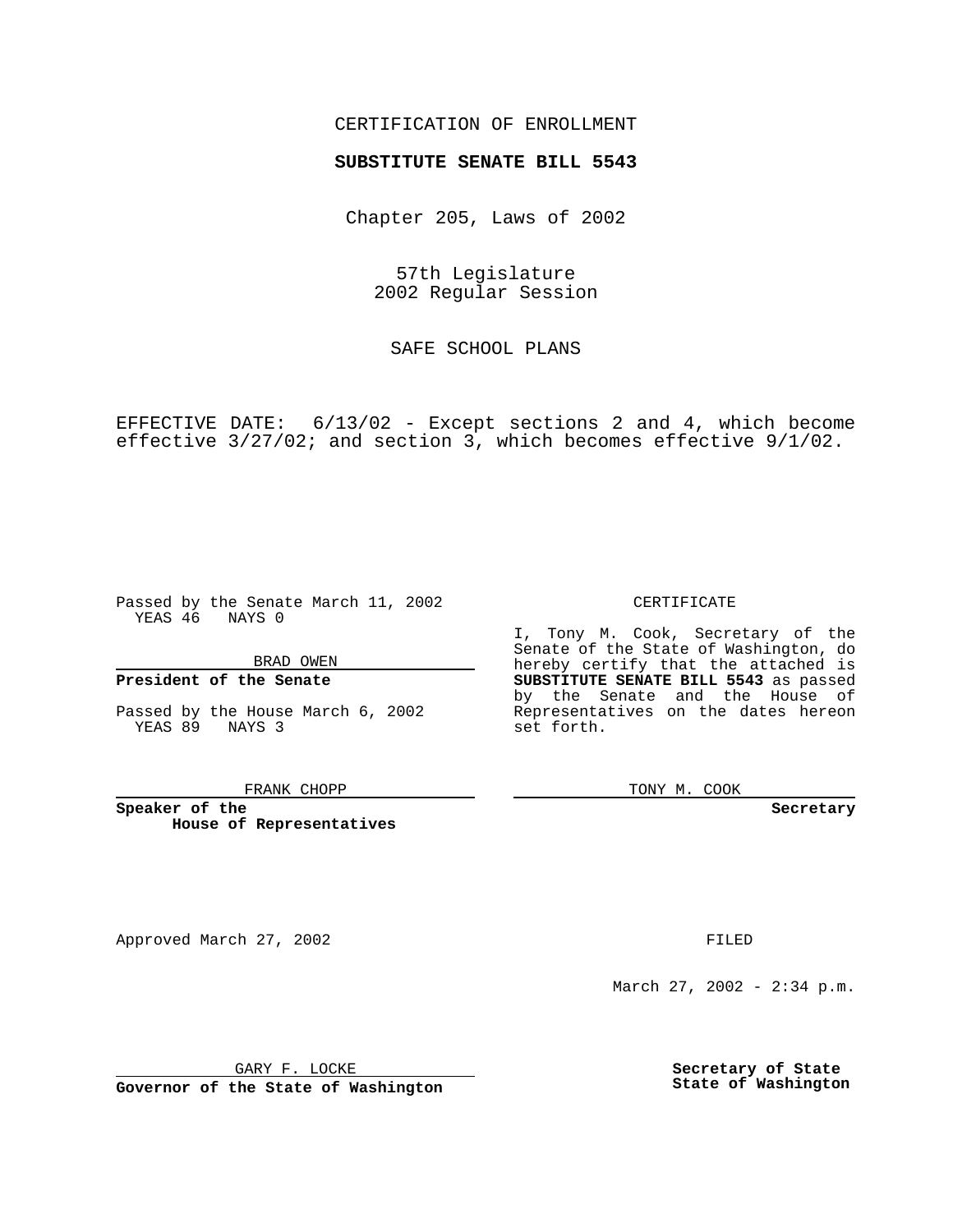## **SUBSTITUTE SENATE BILL 5543** \_\_\_\_\_\_\_\_\_\_\_\_\_\_\_\_\_\_\_\_\_\_\_\_\_\_\_\_\_\_\_\_\_\_\_\_\_\_\_\_\_\_\_\_\_\_\_

\_\_\_\_\_\_\_\_\_\_\_\_\_\_\_\_\_\_\_\_\_\_\_\_\_\_\_\_\_\_\_\_\_\_\_\_\_\_\_\_\_\_\_\_\_\_\_

## AS AMENDED BY THE HOUSE

Passed Legislature - 2002 Regular Session

### **State of Washington 57th Legislature 2001 Regular Session**

**By** Senate Committee on Education (originally sponsored by Senators Kastama, McAuliffe, Eide, Regala, Rasmussen, Thibaudeau, Costa, Kohl-Welles and Winsley; by request of Governor Locke and Superintendent of Public Instruction)

READ FIRST TIME 02/21/01.

 AN ACT Relating to school safety; amending RCW 28A.305.130; reenacting and amending RCW 42.17.310; adding a new section to chapter 28A.320 RCW; creating a new section; providing an effective date; and declaring an emergency.

BE IT ENACTED BY THE LEGISLATURE OF THE STATE OF WASHINGTON:

 NEW SECTION. **Sec. 1.** Following the tragic events of September 11, 2001, the government's primary role in protecting the health, safety, and well-being of its citizens has been underscored. The legislature recognizes that there is a need to focus on the development and implementation of comprehensive safe school plans for each public school. The legislature recognizes that comprehensive safe school plans for each public school are an integral part of rebuilding public confidence. In developing these plans, the legislature finds that a coordinated effort is essential to ensure the most effective response to any type of emergency. Further, the legislature recognizes that comprehensive safe school plans for each public school are of paramount importance and will help to assure students, parents, guardians, school employees, and school administrators that our schools provide the safest possible learning environment.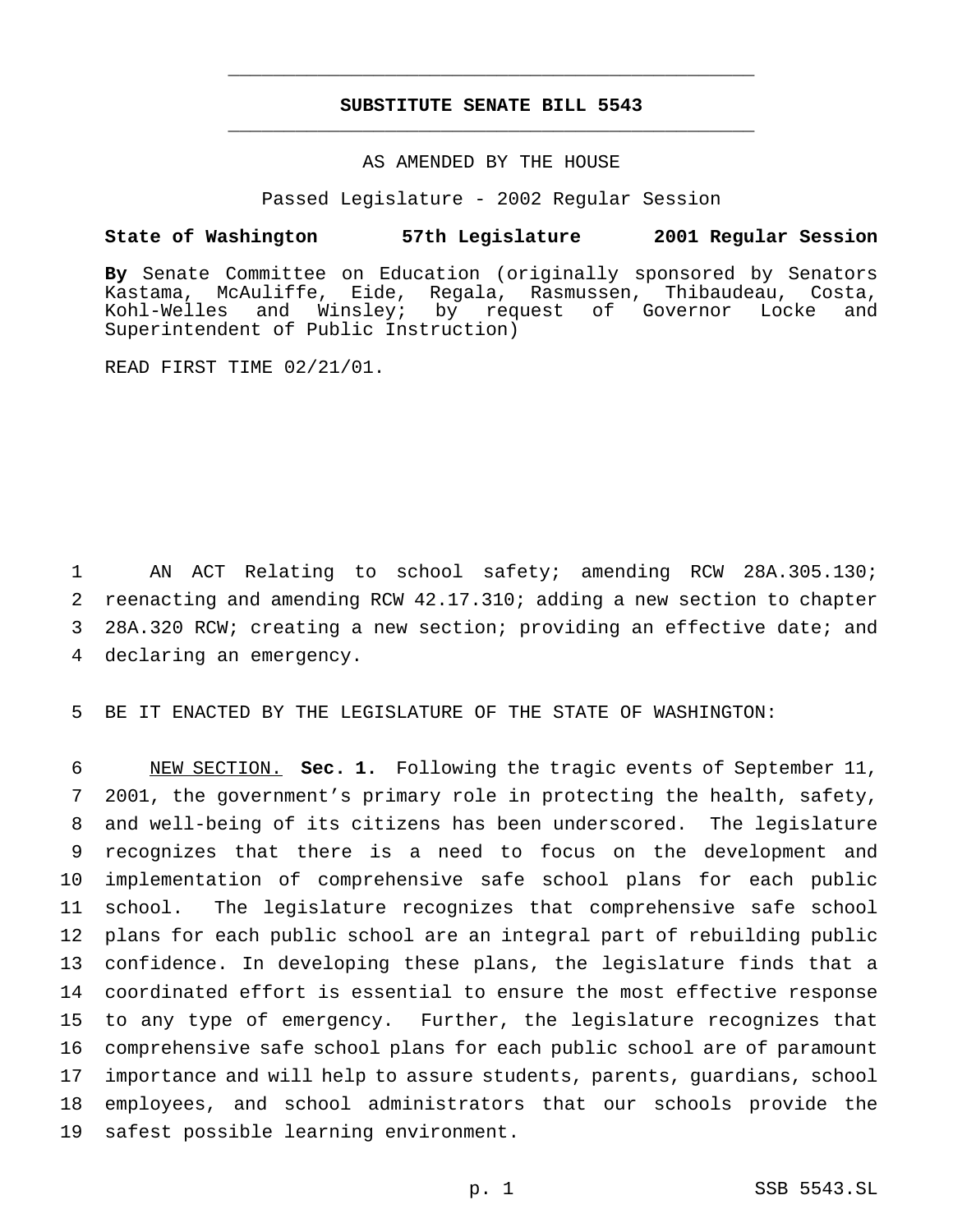NEW SECTION. **Sec. 2.** A new section is added to chapter 28A.320 RCW to read as follows:

 (1) By June 1, 2002, within existing resources, the superintendent of public instruction, in consultation with representatives from the emergency management division of the state military department, educators, classified staff, principals, superintendents, administrators, the American society for industrial security, the state criminal justice training commission, the Washington association of sheriffs and police chiefs, and others as determined by the superintendent, shall provide guidance to school districts in developing comprehensive safe school plans for each school. This guidance shall include, but shall not be limited to, a comprehensive school safety checklist to use as a tool when developing their own individual comprehensive safe school plans, and successful models of comprehensive safe school plans that include prevention, intervention, all-hazards/crisis response, and postcrisis recovery.

 (2) Schools and school districts shall consider the guidance, including the comprehensive school safety checklist and the model comprehensive safe school plans, when developing their own individual comprehensive safe school plans.

 (3) The superintendent of public instruction, in consultation with school district superintendents, shall establish timelines for school districts to develop individual comprehensive safe school plans. The superintendent of public instruction shall require school districts to periodically report progress on their comprehensive safe school plans. (4) The superintendent of public instruction may adopt rules to implement provisions of this section. These rules may include, but are

 not limited to, provisions for periodic drills and testing, evacuations, lockdowns, or other components of a comprehensive safe school plan.

 **Sec. 3.** RCW 28A.305.130 and 1997 c 13 s 5 are each amended to read as follows:

 In addition to any other powers and duties as provided by law, the state board of education shall:

 (1) Approve or disapprove the program of courses leading to teacher, school administrator, and school specialized personnel certification offered by all institutions of higher education within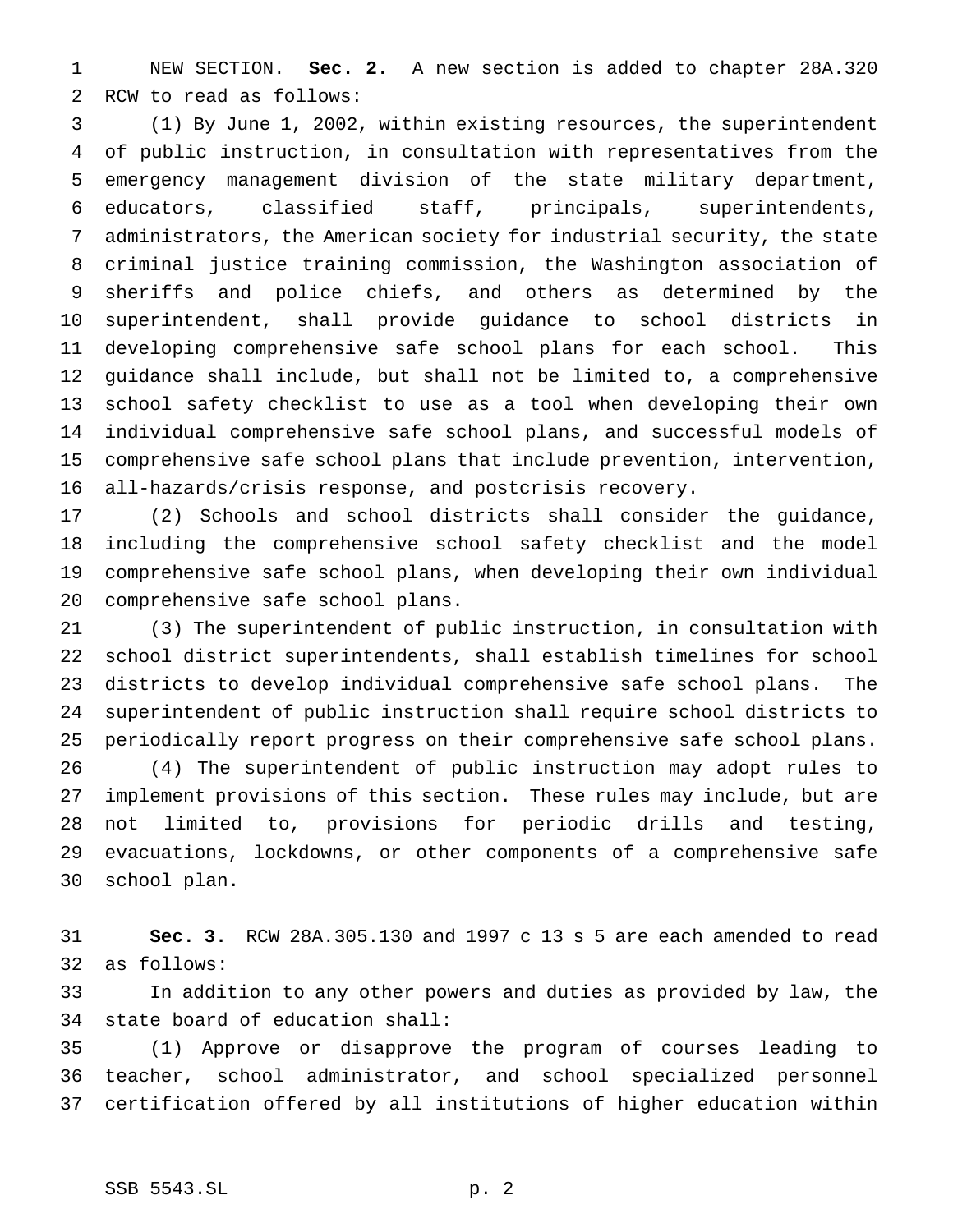the state which may be accredited and whose graduates may become entitled to receive such certification.

 (2) Conduct every five years a review of the program approval standards, including the minimum standards for teachers, administrators, and educational staff associates, to reflect research findings and assure continued improvement of preparation programs for teachers, administrators, and educational staff associates.

 (3) Investigate the character of the work required to be performed as a condition of entrance to and graduation from any institution of higher education in this state relative to such certification as 11 provided for in subsection (1) ((above)) of this section, and prepare a list of accredited institutions of higher education of this and other states whose graduates may be awarded such certificates.

 (4)(a) The state board of education shall adopt rules to allow a teacher certification candidate to fulfill, in part, teacher preparation program requirements through work experience as a classified teacher's aide in a public school or private school meeting the requirements of RCW 28A.195.010. The rules shall include, but are not limited to, limitations based upon the recency of the teacher preparation candidate's teacher aide work experience, and limitations based on the amount of work experience that may apply toward teacher preparation program requirements under this chapter.

 (b) The state board of education shall require that at the time of the individual's enrollment in a teacher preparation program, the supervising teacher and the building principal shall jointly provide to the teacher preparation program of the higher education institution at which the teacher candidate is enrolled, a written assessment of the performance of the teacher candidate. The assessment shall contain such information as determined by the state board of education and shall include: Evidence that at least fifty percent of the candidate's work as a classified teacher's aide was involved in instructional activities with children under the supervision of a certificated teacher and that the candidate worked a minimum of six hundred thirty 34 hours for one school year; the type of work performed by the candidate; and a recommendation of whether the candidate's work experience as a classified teacher's aide should be substituted for teacher preparation program requirements. In compliance with such rules as may be established by the state board of education under this section, the teacher preparation programs of the higher education institution where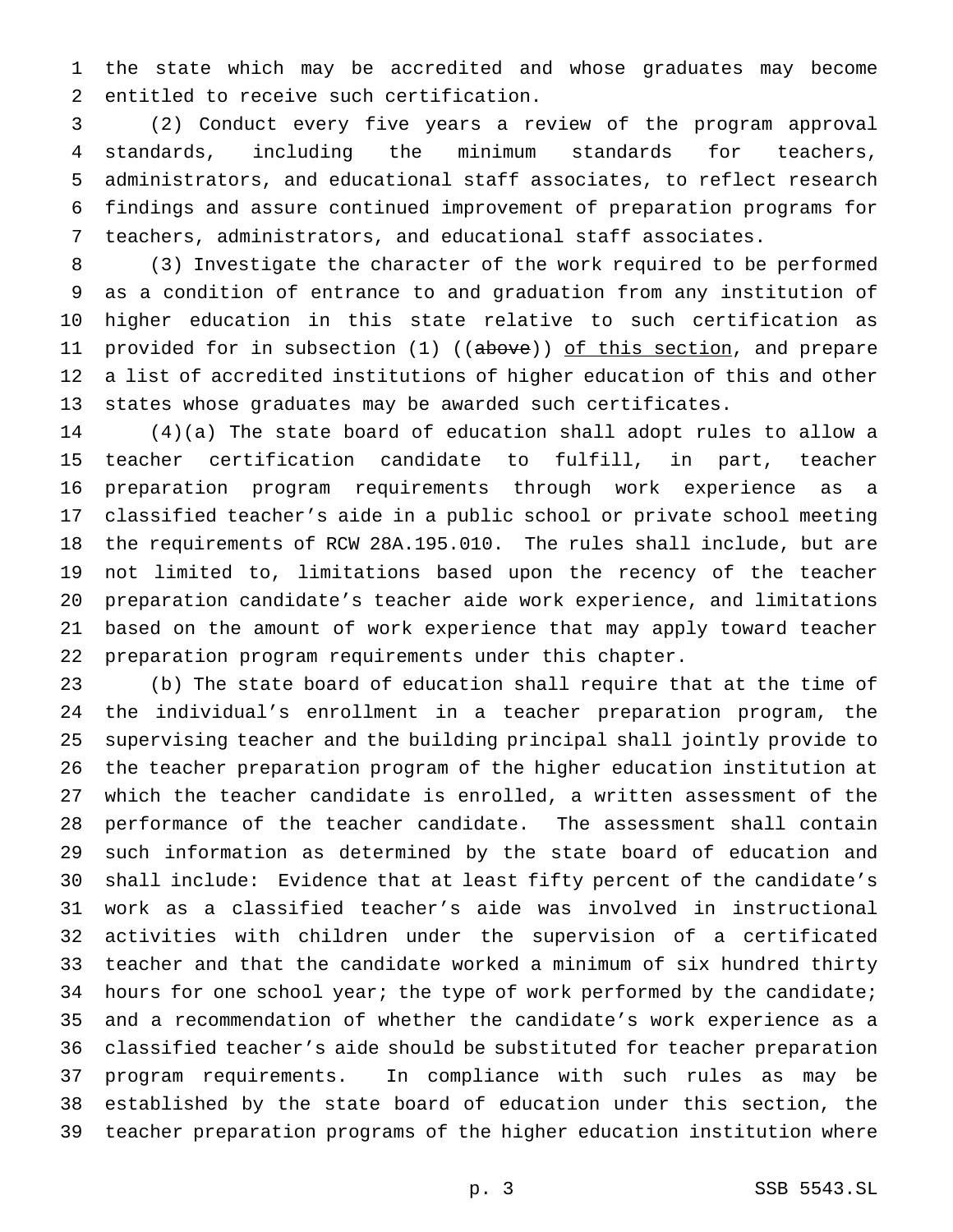the candidate is enrolled shall make the final determination as to what teacher preparation program requirements may be fulfilled by teacher aide work experience.

 (5) Supervise the issuance of such certificates as provided for in 5 subsection (1) ((above)) of this section and specify the types and kinds of certificates necessary for the several departments of the common schools by rule or regulation in accordance with RCW 28A.410.010.

 (6) Accredit, subject to such accreditation standards and procedures as may be established by the state board of education, all schools that apply for accreditation, and approve, subject to the provisions of RCW 28A.195.010, private schools carrying out a program for any or all of the grades kindergarten through twelve: PROVIDED, That no private school may be approved that operates a kindergarten program only: PROVIDED FURTHER, That no public or private schools shall be placed upon the list of accredited schools so long as secret societies are knowingly allowed to exist among its students by school officials: PROVIDED FURTHER, That the state board may elect to require all or certain classifications of the public schools to conduct and participate in such preaccreditation examination and evaluation processes as may now or hereafter be established by the board.

 (7) Make rules and regulations governing the establishment in any existing nonhigh school district of any secondary program or any new grades in grades nine through twelve. Before any such program or any new grades are established the district must obtain prior approval of the state board.

 (8) Prepare such outline of study for the common schools as the board shall deem necessary, and prescribe such rules for the general government of the common schools, as shall seek to secure regularity of attendance, prevent truancy, secure efficiency, and promote the true interest of the common schools.

 (9) Continuously reevaluate courses and adopt and enforce regulations within the common schools so as to meet the educational needs of students and articulate with the institutions of higher education and unify the work of the public school system.

 (10) Carry out board powers and duties relating to the organization and reorganization of school districts under RCW 28A.315.010 through 28A.315.680 and 28A.315.900.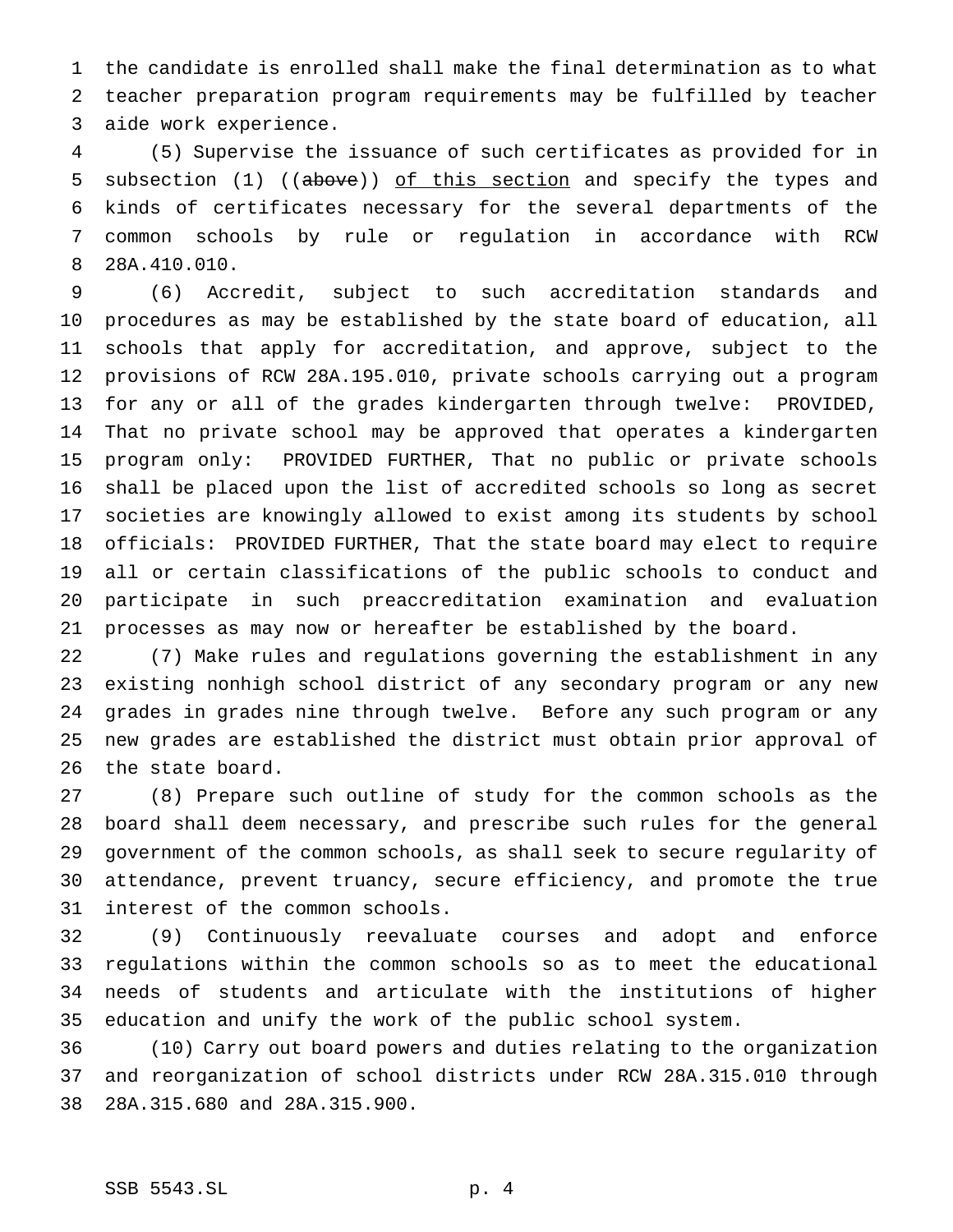(11) ((By rule or regulation promulgated upon the advice of the chief of the Washington state patrol, through the director of fire protection, provide for instruction of pupils in the public and private schools carrying out a K through 12 program, or any part thereof, so that in case of sudden emergency they shall be able to leave their particular school building in the shortest possible time or take such other steps as the particular emergency demands, and without confusion 8 or panic; such rules and regulations shall be published and distributed 9 to certificated personnel throughout the state whose duties shall include a familiarization therewith as well as the means of implementation thereof at their particular school.

12  $(12)$ )) Hear and decide appeals as otherwise provided by law.

 The state board of education is given the authority to promulgate information and rules dealing with the prevention of child abuse for purposes of curriculum use in the common schools.

 **Sec. 4.** RCW 42.17.310 and 2001 c 278 s 1, 2001 c 98 s 2, and 2001 c 70 s 1 are each reenacted and amended to read as follows:

(1) The following are exempt from public inspection and copying:

 (a) Personal information in any files maintained for students in public schools, patients or clients of public institutions or public health agencies, or welfare recipients.

 (b) Personal information in files maintained for employees, appointees, or elected officials of any public agency to the extent that disclosure would violate their right to privacy.

 (c) Information required of any taxpayer in connection with the assessment or collection of any tax if the disclosure of the information to other persons would (i) be prohibited to such persons by RCW 84.08.210, 82.32.330, 84.40.020, or 84.40.340 or (ii) violate the taxpayer's right to privacy or result in unfair competitive disadvantage to the taxpayer.

 (d) Specific intelligence information and specific investigative records compiled by investigative, law enforcement, and penology agencies, and state agencies vested with the responsibility to discipline members of any profession, the nondisclosure of which is essential to effective law enforcement or for the protection of any person's right to privacy.

 (e) Information revealing the identity of persons who are witnesses to or victims of crime or who file complaints with investigative, law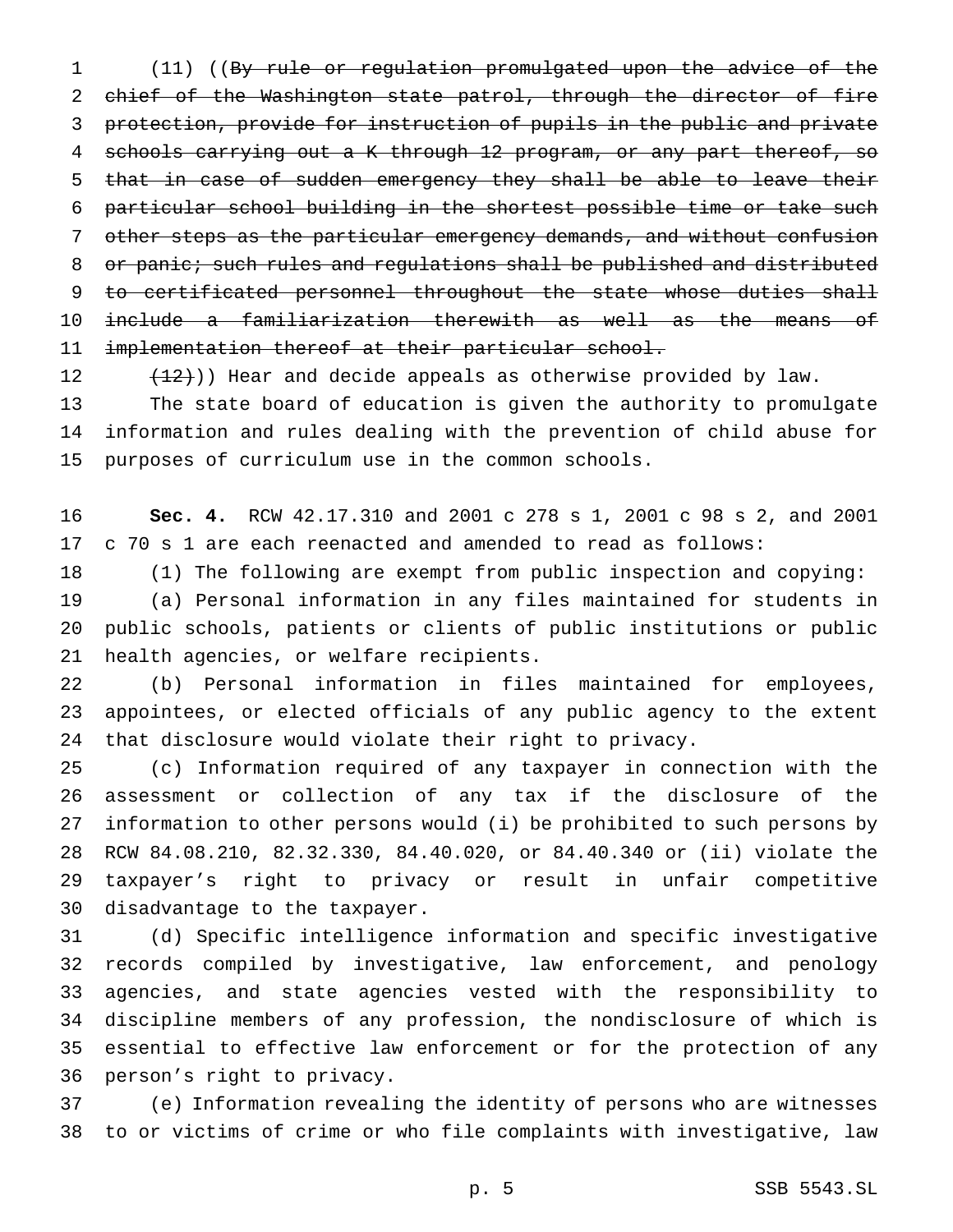enforcement, or penology agencies, other than the public disclosure commission, if disclosure would endanger any person's life, physical safety, or property. If at the time a complaint is filed the complainant, victim or witness indicates a desire for disclosure or nondisclosure, such desire shall govern. However, all complaints filed with the public disclosure commission about any elected official or candidate for public office must be made in writing and signed by the complainant under oath.

 (f) Test questions, scoring keys, and other examination data used to administer a license, employment, or academic examination.

 (g) Except as provided by chapter 8.26 RCW, the contents of real estate appraisals, made for or by any agency relative to the acquisition or sale of property, until the project or prospective sale is abandoned or until such time as all of the property has been acquired or the property to which the sale appraisal relates is sold, but in no event shall disclosure be denied for more than three years after the appraisal.

 (h) Valuable formulae, designs, drawings, computer source code or object code, and research data obtained by any agency within five years of the request for disclosure when disclosure would produce private gain and public loss.

 (i) Preliminary drafts, notes, recommendations, and intra-agency memorandums in which opinions are expressed or policies formulated or recommended except that a specific record shall not be exempt when publicly cited by an agency in connection with any agency action.

 (j) Records which are relevant to a controversy to which an agency is a party but which records would not be available to another party under the rules of pretrial discovery for causes pending in the superior courts.

 (k) Records, maps, or other information identifying the location of archaeological sites in order to avoid the looting or depredation of such sites.

 (l) Any library record, the primary purpose of which is to maintain control of library materials, or to gain access to information, which discloses or could be used to disclose the identity of a library user. (m) Financial information supplied by or on behalf of a person, firm, or corporation for the purpose of qualifying to submit a bid or proposal for (i) a ferry system construction or repair contract as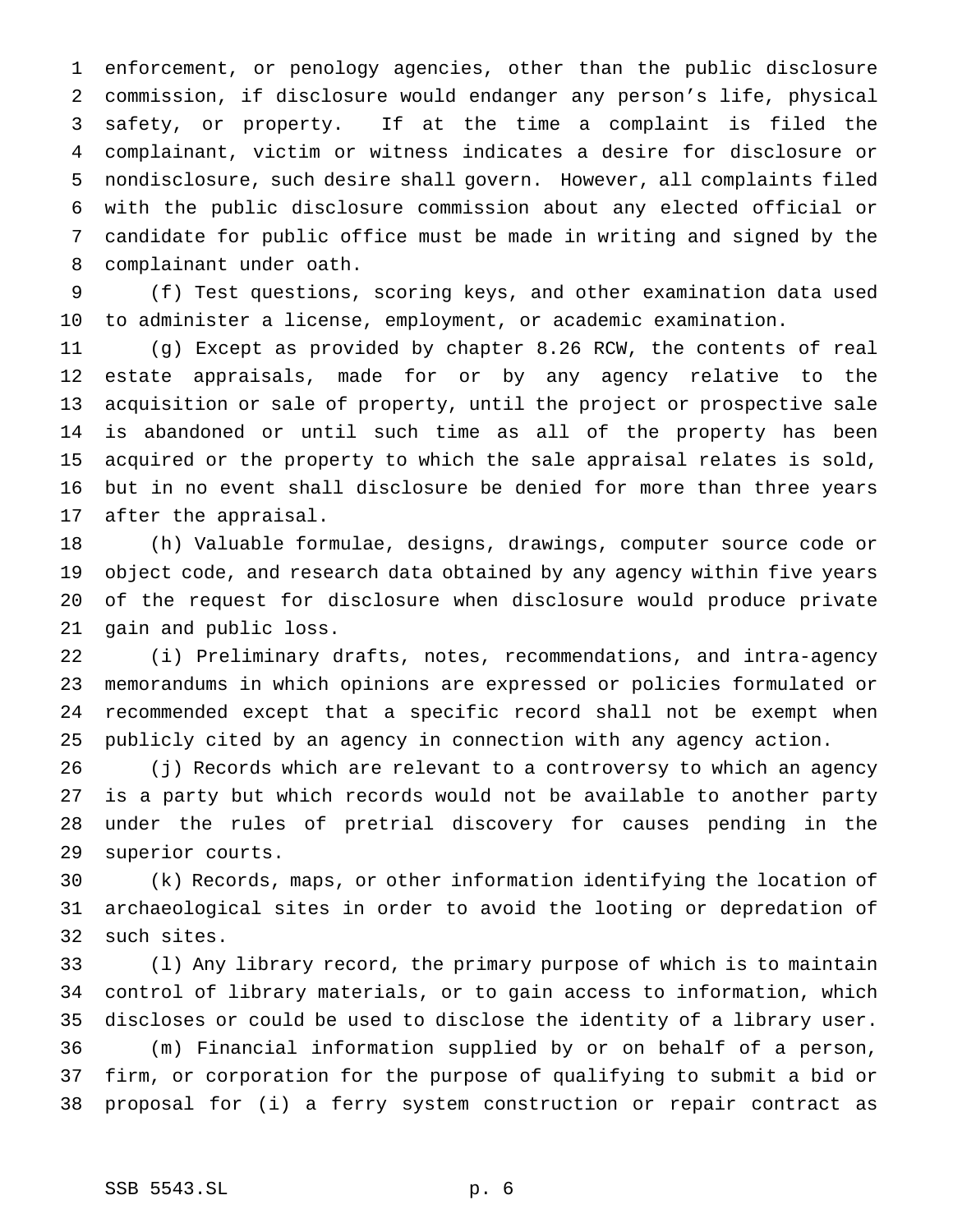required by RCW 47.60.680 through 47.60.750 or (ii) highway construction or improvement as required by RCW 47.28.070.

 (n) Railroad company contracts filed prior to July 28, 1991, with the utilities and transportation commission under RCW 81.34.070, except that the summaries of the contracts are open to public inspection and copying as otherwise provided by this chapter.

 (o) Financial and commercial information and records supplied by private persons pertaining to export services provided pursuant to chapter 43.163 RCW and chapter 53.31 RCW, and by persons pertaining to export projects pursuant to RCW 43.23.035.

 (p) Financial disclosures filed by private vocational schools under chapters 28B.85 and 28C.10 RCW.

 (q) Records filed with the utilities and transportation commission or attorney general under RCW 80.04.095 that a court has determined are confidential under RCW 80.04.095.

 (r) Financial and commercial information and records supplied by businesses or individuals during application for loans or program services provided by chapters 43.163, 43.160, 43.330, and 43.168 RCW, or during application for economic development loans or program services provided by any local agency.

 (s) Membership lists or lists of members or owners of interests of units in timeshare projects, subdivisions, camping resorts, condominiums, land developments, or common-interest communities affiliated with such projects, regulated by the department of licensing, in the files or possession of the department.

 (t) All applications for public employment, including the names of applicants, resumes, and other related materials submitted with respect to an applicant.

 (u) The residential addresses or residential telephone numbers of employees or volunteers of a public agency which are held by any public agency in personnel records, public employment related records, or volunteer rosters, or are included in any mailing list of employees or volunteers of any public agency.

 (v) The residential addresses and residential telephone numbers of the customers of a public utility contained in the records or lists held by the public utility of which they are customers, except that this information may be released to the division of child support or the agency or firm providing child support enforcement for another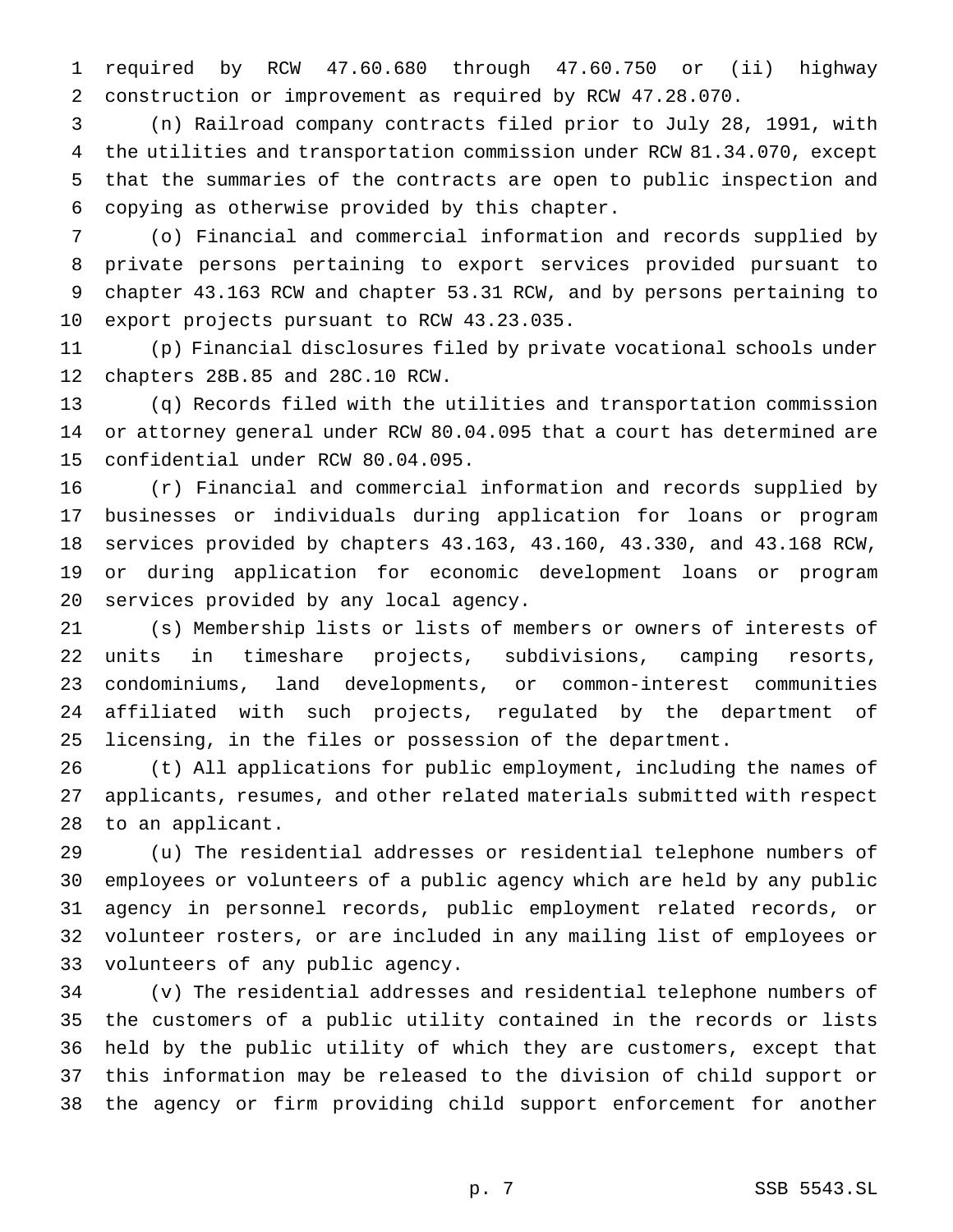state under Title IV-D of the federal social security act, for the establishment, enforcement, or modification of a support order.

 (w)(i) The federal social security number of individuals governed under chapter 18.130 RCW maintained in the files of the department of health, except this exemption does not apply to requests made directly to the department from federal, state, and local agencies of government, and national and state licensing, credentialing, investigatory, disciplinary, and examination organizations; (ii) the current residential address and current residential telephone number of a health care provider governed under chapter 18.130 RCW maintained in the files of the department, if the provider requests that this information be withheld from public inspection and copying, and provides to the department an accurate alternate or business address and business telephone number. On or after January 1, 1995, the current residential address and residential telephone number of a health care provider governed under RCW 18.130.040 maintained in the files of the department shall automatically be withheld from public inspection and copying unless the provider specifically requests the information be released, and except as provided for under RCW 42.17.260(9).

 (x) Information obtained by the board of pharmacy as provided in RCW 69.45.090.

 (y) Information obtained by the board of pharmacy or the department of health and its representatives as provided in RCW 69.41.044, 69.41.280, and 18.64.420.

 (z) Financial information, business plans, examination reports, and any information produced or obtained in evaluating or examining a business and industrial development corporation organized or seeking certification under chapter 31.24 RCW.

 (aa) Financial and commercial information supplied to the state investment board by any person when the information relates to the investment of public trust or retirement funds and when disclosure would result in loss to such funds or in private loss to the providers of this information.

 (bb) Financial and valuable trade information under RCW 51.36.120. (cc) Client records maintained by an agency that is a domestic violence program as defined in RCW 70.123.020 or 70.123.075 or a rape crisis center as defined in RCW 70.125.030.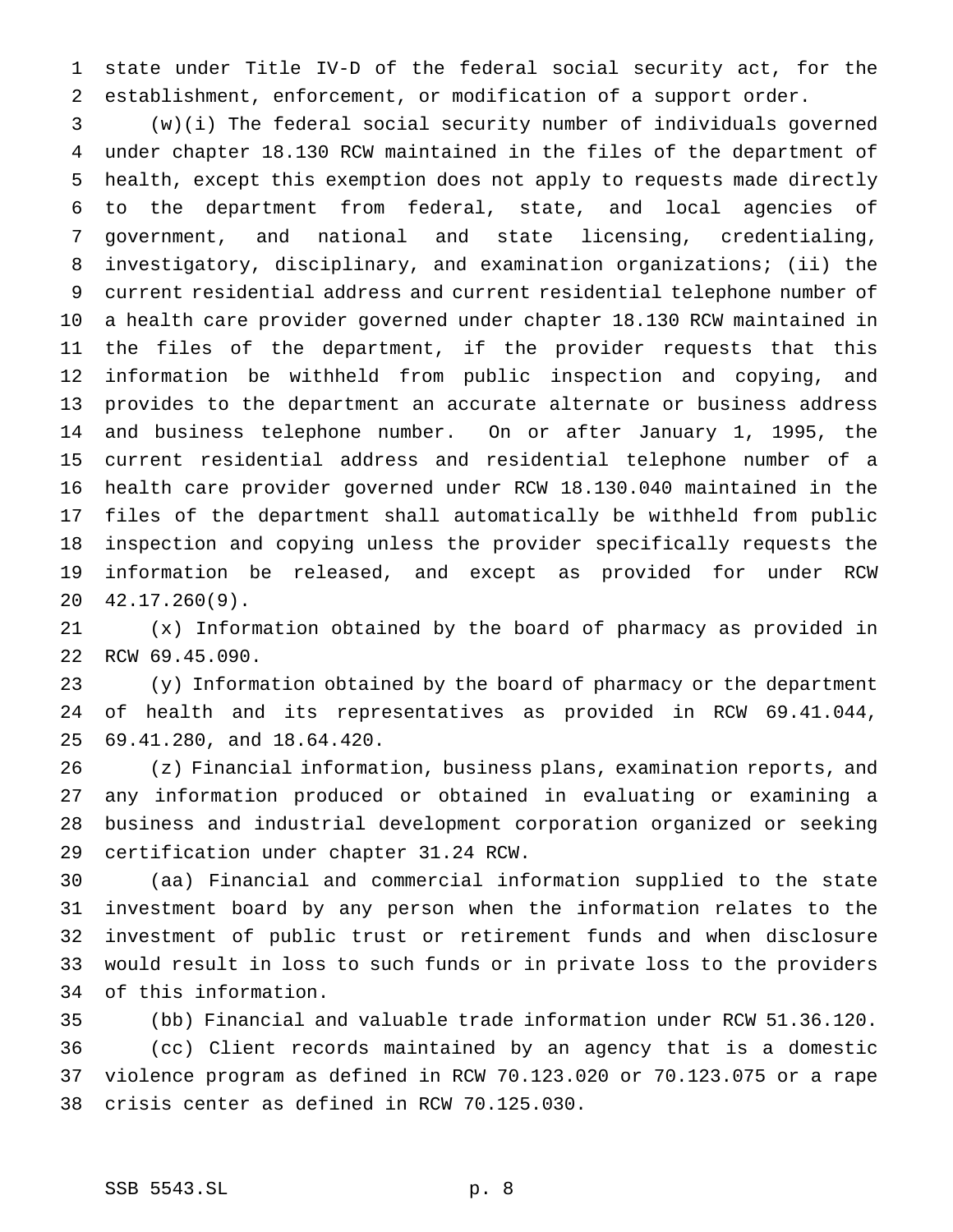(dd) Information that identifies a person who, while an agency employee: (i) Seeks advice, under an informal process established by the employing agency, in order to ascertain his or her rights in connection with a possible unfair practice under chapter 49.60 RCW against the person; and (ii) requests his or her identity or any identifying information not be disclosed.

 (ee) Investigative records compiled by an employing agency conducting a current investigation of a possible unfair practice under chapter 49.60 RCW or of a possible violation of other federal, state, or local laws prohibiting discrimination in employment.

 (ff) Business related information protected from public inspection and copying under RCW 15.86.110.

 (gg) Financial, commercial, operations, and technical and research information and data submitted to or obtained by the clean Washington center in applications for, or delivery of, program services under chapter 70.95H RCW.

 (hh) Information and documents created specifically for, and collected and maintained by a quality improvement committee pursuant to RCW 43.70.510 or 70.41.200, or by a peer review committee under RCW 4.24.250, regardless of which agency is in possession of the information and documents.

 (ii) Personal information in files maintained in a data base created under RCW 43.07.360.

 (jj) Financial and commercial information requested by the public stadium authority from any person or organization that leases or uses the stadium and exhibition center as defined in RCW 36.102.010.

 (kk) Names of individuals residing in emergency or transitional housing that are furnished to the department of revenue or a county assessor in order to substantiate a claim for property tax exemption under RCW 84.36.043.

 (ll) The names, residential addresses, residential telephone numbers, and other individually identifiable records held by an agency in relation to a vanpool, carpool, or other ride-sharing program or service. However, these records may be disclosed to other persons who apply for ride-matching services and who need that information in order to identify potential riders or drivers with whom to share rides.

 (mm) The personally identifying information of current or former participants or applicants in a paratransit or other transit service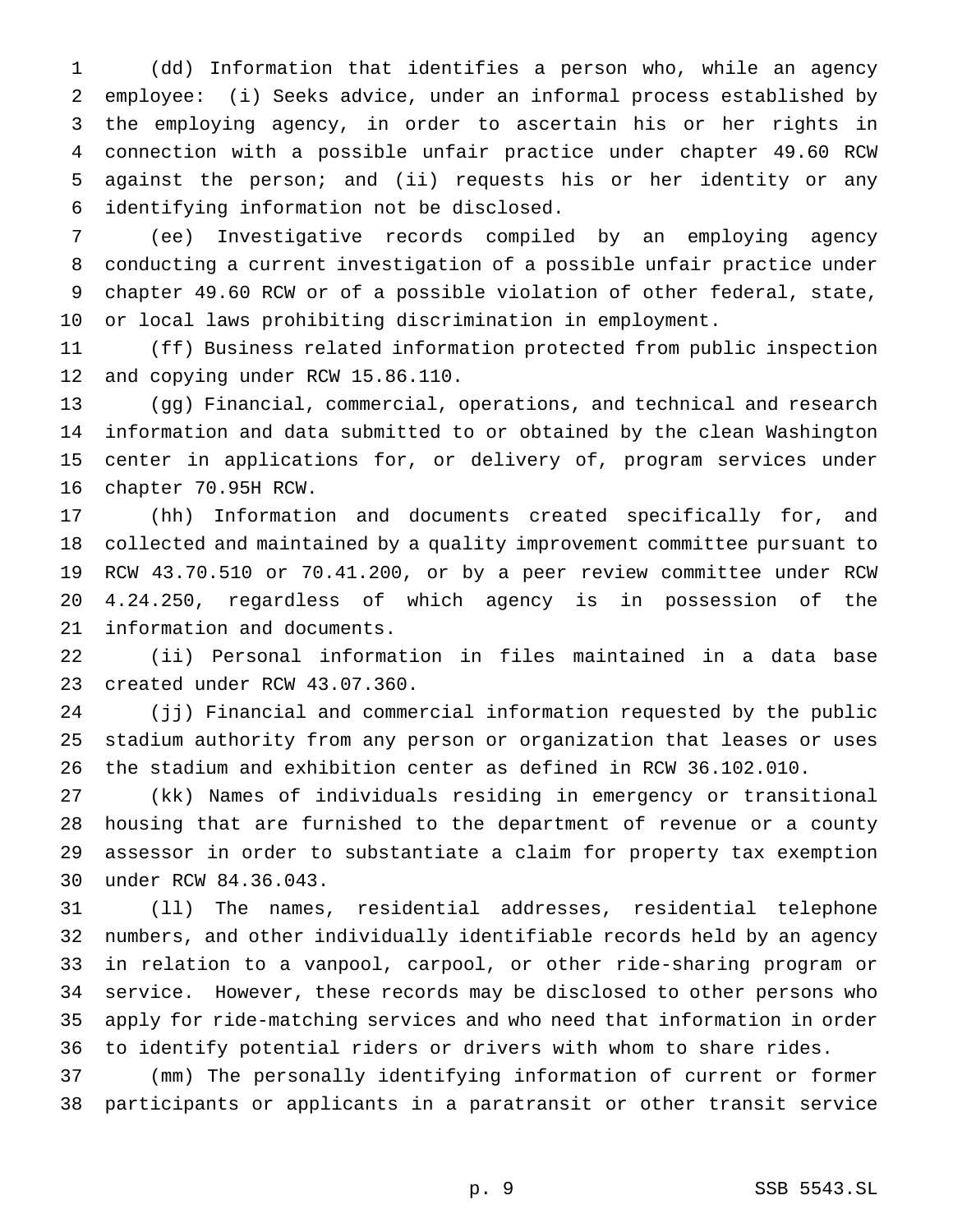operated for the benefit of persons with disabilities or elderly persons.

 (nn) The personally identifying information of persons who acquire and use transit passes and other fare payment media including, but not limited to, stored value smart cards and magnetic strip cards, except that an agency may disclose this information to a person, employer, educational institution, or other entity that is responsible, in whole or in part, for payment of the cost of acquiring or using a transit pass or other fare payment media, or to the news media when reporting on public transportation or public safety. This information may also be disclosed at the agency's discretion to governmental agencies or groups concerned with public transportation or public safety.

 (oo) Proprietary financial and commercial information that the submitting entity, with review by the department of health, specifically identifies at the time it is submitted and that is provided to or obtained by the department of health in connection with an application for, or the supervision of, an antitrust exemption sought by the submitting entity under RCW 43.72.310. If a request for such information is received, the submitting entity must be notified of the request. Within ten business days of receipt of the notice, the submitting entity shall provide a written statement of the continuing need for confidentiality, which shall be provided to the requester. Upon receipt of such notice, the department of health shall continue to treat information designated under this section as exempt from disclosure. If the requester initiates an action to compel disclosure under this chapter, the submitting entity must be joined as a party to demonstrate the continuing need for confidentiality.

 (pp) Records maintained by the board of industrial insurance appeals that are related to appeals of crime victims' compensation claims filed with the board under RCW 7.68.110.

 (qq) Financial and commercial information supplied by or on behalf of a person, firm, corporation, or entity under chapter 28B.95 RCW relating to the purchase or sale of tuition units and contracts for the purchase of multiple tuition units.

 (rr) Any records of investigative reports prepared by any state, county, municipal, or other law enforcement agency pertaining to sex offenses contained in chapter 9A.44 RCW or sexually violent offenses as defined in RCW 71.09.020, which have been transferred to the Washington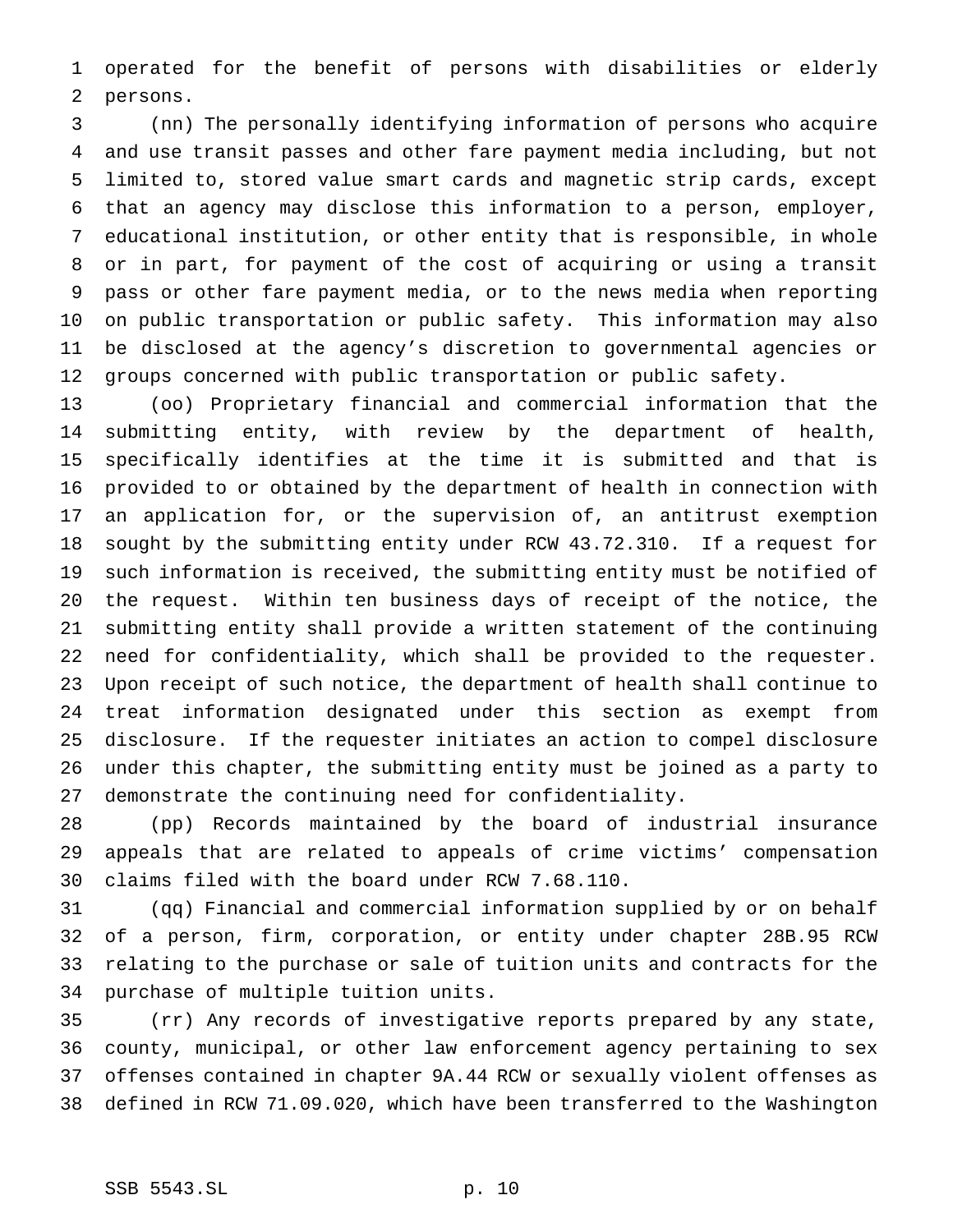association of sheriffs and police chiefs for permanent electronic retention and retrieval pursuant to RCW 40.14.070(2)(b).

 (ss) Credit card numbers, debit card numbers, electronic check numbers, card expiration dates, or bank or other financial account numbers supplied to an agency for the purpose of electronic transfer of funds, except when disclosure is expressly required by law.

 (tt) Financial information, including but not limited to account numbers and values, and other identification numbers supplied by or on behalf of a person, firm, corporation, limited liability company, partnership, or other entity related to an application for a liquor license, gambling license, or lottery retail license.

 (uu) Records maintained by the employment security department and subject to chapter 50.13 RCW if provided to another individual or organization for operational, research, or evaluation purposes.

 (vv) Individually identifiable information received by the work force training and education coordinating board for research or evaluation purposes.

 (ww) Those portions of records containing specific and unique vulnerability assessments or specific and unique response plans, either of which is intended to prevent or mitigate criminal terrorist acts as defined in RCW 70.74.285, the public disclosure of which would have a substantial likelihood of threatening public safety.

 (xx) Commercial fishing catch data from logbooks required to be provided to the department of fish and wildlife under RCW 77.12.047, when the data identifies specific catch location, timing, or methodology and the release of which would result in unfair competitive disadvantage to the commercial fisher providing the catch data. However, this information may be released to government agencies concerned with the management of fish and wildlife resources.

 (yy) Sensitive wildlife data obtained by the department of fish and wildlife. However, sensitive wildlife data may be released to government agencies concerned with the management of fish and wildlife resources. Sensitive wildlife data includes:

 (i) The nesting sites or specific locations of endangered species designated under RCW 77.12.020, or threatened or sensitive species classified by rule of the department of fish and wildlife;

 (ii) Radio frequencies used in, or locational data generated by, telemetry studies; or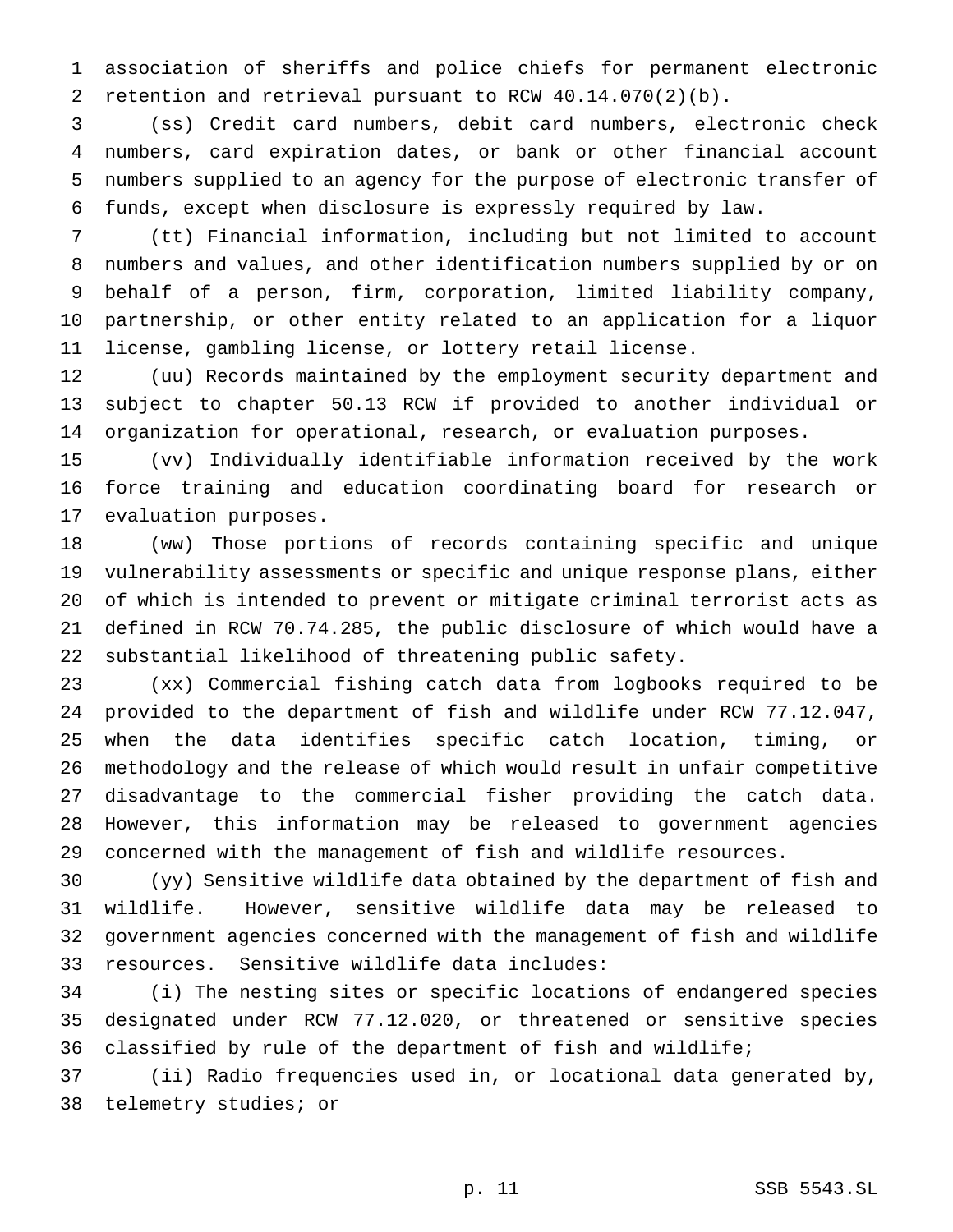(iii) Other location data that could compromise the viability of a specific fish or wildlife population, and where at least one of the following criteria are met:

(A) The species has a known commercial or black market value;

(B) There is a history of malicious take of that species; or

 (C) There is a known demand to visit, take, or disturb, and the species behavior or ecology renders it especially vulnerable or the species has an extremely limited distribution and concentration.

 (zz) The personally identifying information of persons who acquire recreational licenses under RCW 77.32.010 or commercial licenses under chapter 77.65 or 77.70 RCW, except name, address of contact used by the department, and type of license, endorsement, or tag. However, the department of fish and wildlife may disclose personally identifying information to:

 (i) Government agencies concerned with the management of fish and wildlife resources;

 (ii) The department of social and health services, child support division, and to the department of licensing in order to implement RCW 77.32.014 and 46.20.291; and

 (iii) Law enforcement agencies for the purpose of firearm possession enforcement under RCW 9.41.040.

 (aaa) Information compiled by school districts or schools in the 23 development of their comprehensive safe school plans pursuant to 24 section 2 of this act, to the extent that they identify specific vulnerabilities of school districts and each individual school.

 (2) Except for information described in subsection (1)(c)(i) of this section and confidential income data exempted from public inspection pursuant to RCW 84.40.020, the exemptions of this section are inapplicable to the extent that information, the disclosure of which would violate personal privacy or vital governmental interests, can be deleted from the specific records sought. No exemption may be construed to permit the nondisclosure of statistical information not descriptive of any readily identifiable person or persons.

 (3) Inspection or copying of any specific records exempt under the provisions of this section may be permitted if the superior court in the county in which the record is maintained finds, after a hearing with notice thereof to every person in interest and the agency, that the exemption of such records is clearly unnecessary to protect any individual's right of privacy or any vital governmental function.